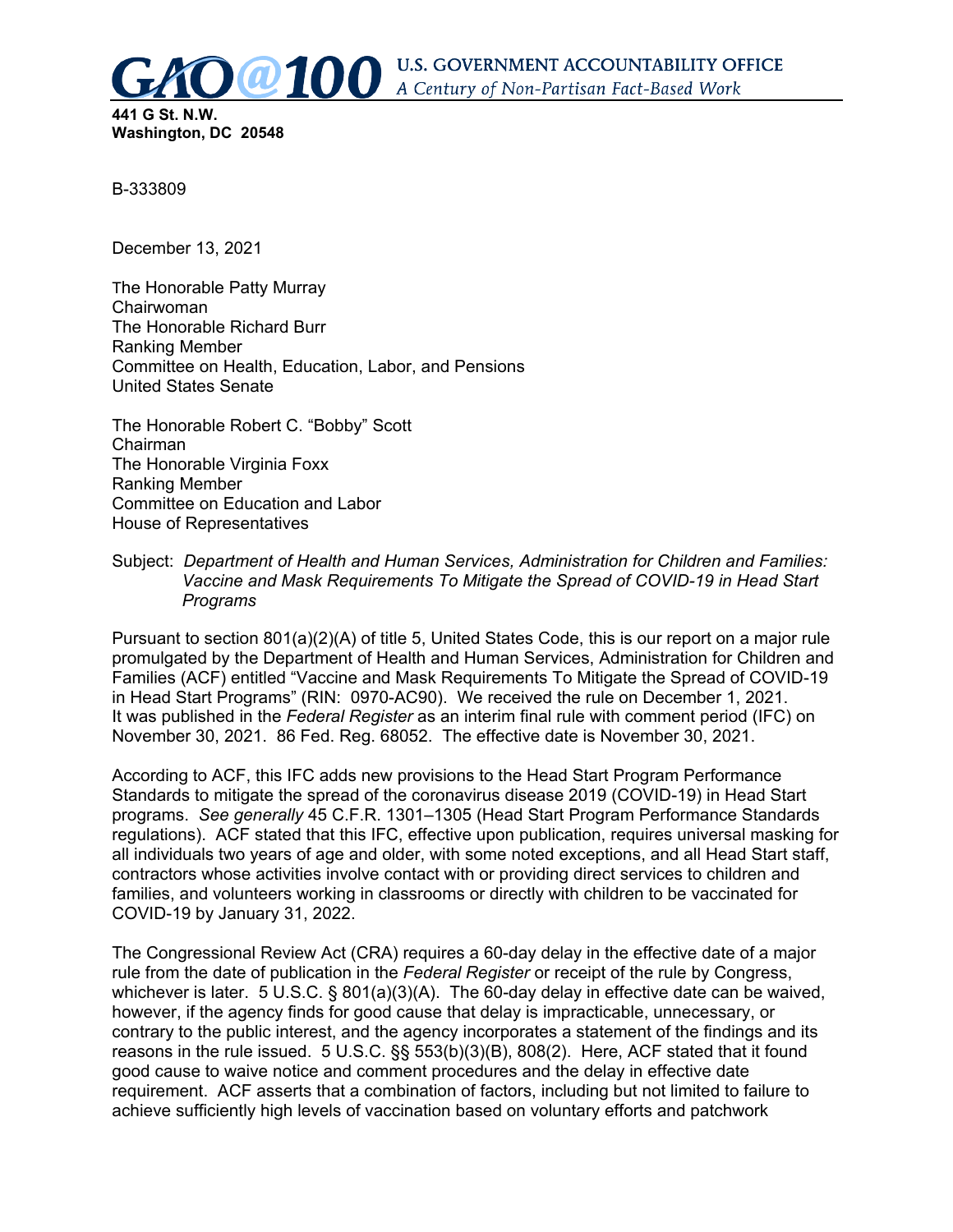requirements, potential harm to children from unvaccinated staff, continuing strain on the health care system, and known efficacy and safety of available vaccines, have persuaded ACF that a vaccine requirement for Head Start staff, certain contractors, and volunteers is an essential component of the nation's COVID-19 response. ACF stated further that it would endanger the health and safety of staff, children, and families, and be contrary to the public interest to delay imposing the vaccine mandate. Thus, according to ACF, it would be impractical and contrary to public interest to delay the effective date of the IFC.

Enclosed is our assessment of ACF's compliance with the procedural steps required by section 801(a)(1)(B)(i) through (iv) of title 5 with respect to the rule. If you have any questions about this report or wish to contact GAO officials responsible for the evaluation work relating to the subject matter of the rule, please contact Shari Brewster, Assistant General Counsel, at (202) 512-6398.

Shirley, C. Jnes

Shirley A. Jones Managing Associate General Counsel

**Enclosure** 

cc: Vanessa Jones Regulations Coordinator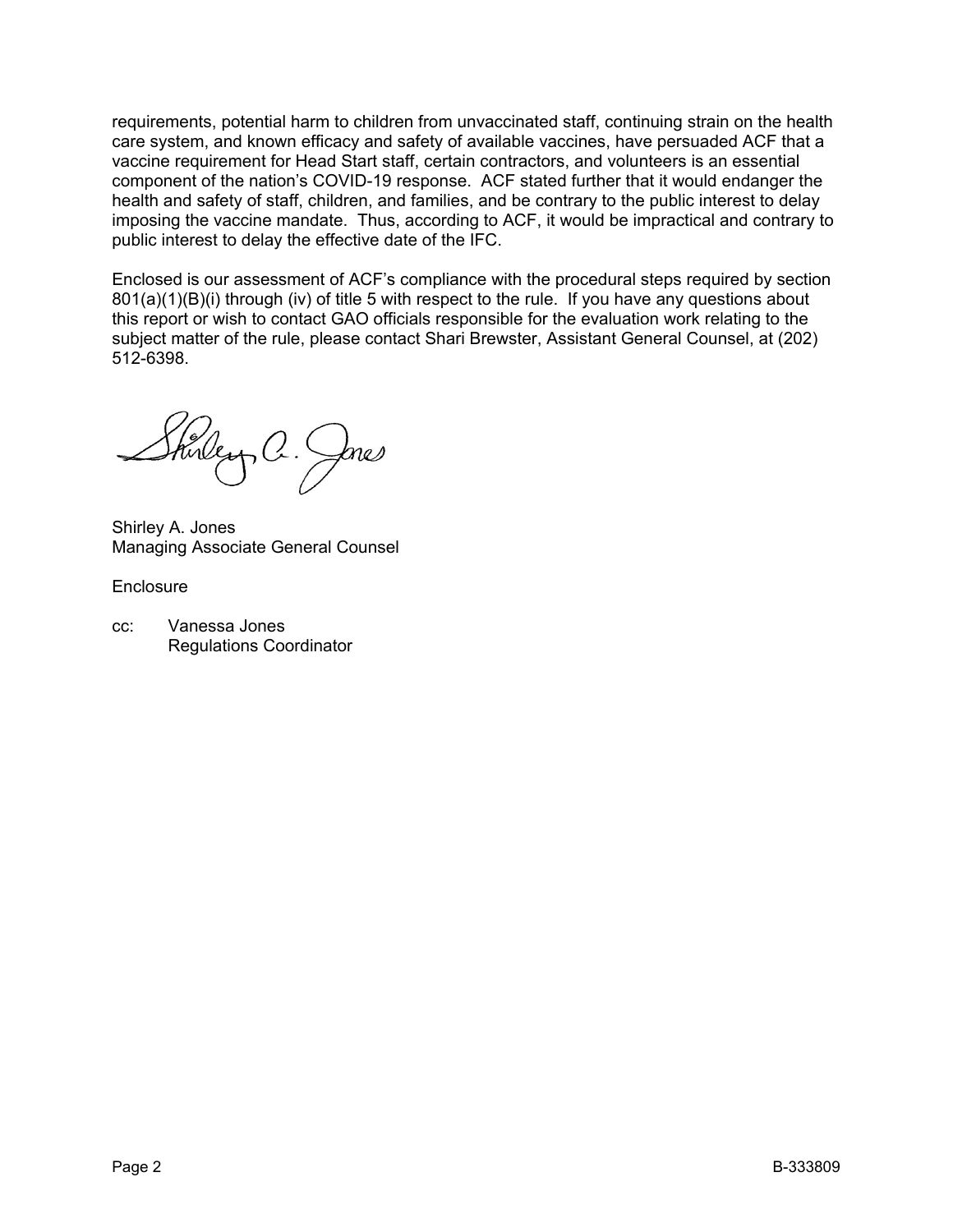#### ENCLOSURE

# REPORT UNDER 5 U.S.C. § 801(a)(2)(A) ON A MAJOR RULE ISSUED BY THE DEPARTMENT OF HEALTH AND HUMAN SERVICES, ADMINISTRATION FOR CHILDREN AND FAMILIES ENTITLED "VACCINE AND MASK REQUIREMENTS TO MITIGATE THE SPREAD OF COVID-19 IN HEAD START PROGRAMS" (RIN: 0970-AC90)

# (i) Cost-benefit analysis

The Department of Health and Human Services, Administration for Children and Families (ACF) prepared a summary of the cost and benefits expected to result from this interim final rule with comment period (IFC). ACF stated that it estimates a range of total monetized benefits between \$200 million and \$296 million under a 7 percent discount rate, and a range between \$196 million and \$288 million under a 3 percent discount rate. ACF also stated that these monetized benefits cover a time period between November 30, 2021 and March 1, 2022. According to ACF, the estimated range of costs is between \$16 million and \$83 million, which cover a time period between November 30, 2021 and March 1, 2022. ACF stated further that these cost estimates do not vary with the discount rate. Lastly, ACF's analysis included several qualitative costs and benefits that may result from this IFC.

# (ii) Agency actions relevant to the Regulatory Flexibility Act (RFA), 5 U.S.C. §§ 603–605, 607, and 609

ACF certified that this IFC will not have a significant economic impact on a substantial number of small entities. ACF prepared an Initial Regulatory Flexibility Analysis for the IFC. According to ACF, the IFC will impact small entities in North American Industry Classification System (NAICS) category 624410, Child Day Care Services, which has a size standard of \$8 million. ACF stated that it assumes that all 20,717 Head Start centers are below this threshold and are considered small entities. ACF estimates that the mandates imposed by this rule would cost a total of \$17.5 million or about \$847 per small entity, or \$864 per small entity excluding closed Head Start centers. ACF stated that it awards about \$10 billion in grants to Head Start programs, including Early Head Start-Child Care Partnerships. ACF also stated that across 20,717 centers, this averages to \$466,192, which is well above the 3 percent impact on revenue threshold, which is \$113,000. Thus, ACF concluded that the IFC is not likely to result in a significant impact on a substantial number of small entities.

#### (iii) Agency actions relevant to sections 202-205 of the Unfunded Mandates Reform Act of 1995, 2 U.S.C. §§ 1532–1535

ACF did not discuss the Act in this IFC.